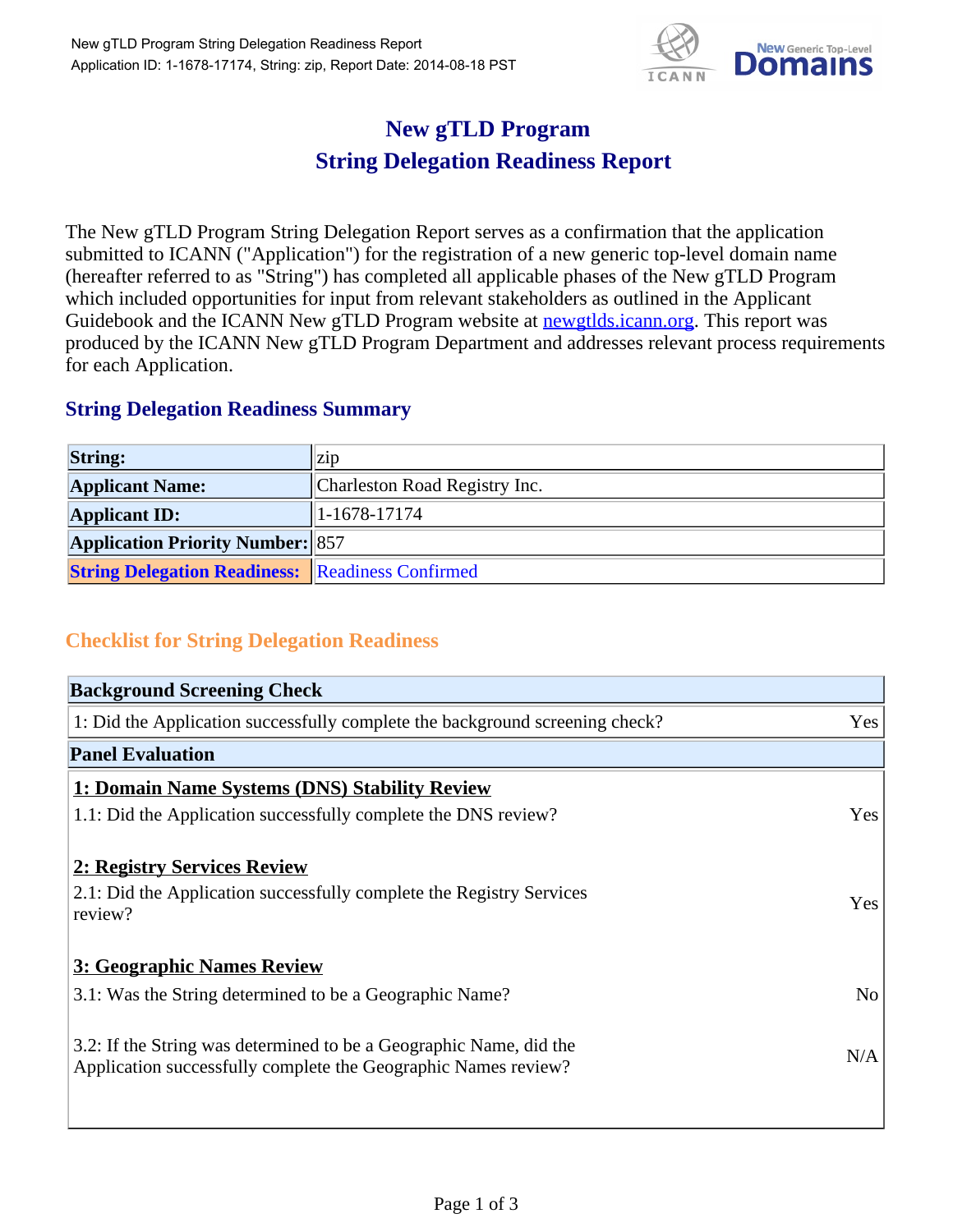

| <b>4: Financial Review</b>                                                  |     |
|-----------------------------------------------------------------------------|-----|
| 4.1: Did the Application successfully complete the Financial Capability     | Yes |
| review?                                                                     |     |
|                                                                             |     |
| <b>5: Technical Review</b>                                                  |     |
| 5.1: Did the Application successfully complete the Technical and            | Yes |
| <b>Operation Capability review?</b>                                         |     |
| <b>6: String Similarity Review</b>                                          |     |
| 6.1: Was the Application determined to not be confusingly similar to other  |     |
| applied for strings, including through String Confusion Objections?         | Yes |
|                                                                             |     |
| 6.2: If the Application was determined to be confusingly similar to other   |     |
| applied for strings, including through String Confusion Objections, did the |     |
| Application prevail in the string contention resolution process (CPE,       | N/A |
| Auction, and/or Self-Resolution of String Contention via                    |     |
| withdrawal/termination of all other members in contention)?                 |     |

| <b>Public Comment Period</b>                                                                                                                                                                   |                |
|------------------------------------------------------------------------------------------------------------------------------------------------------------------------------------------------|----------------|
| 1: Was the public provided an opportunity to submit comments on the Application?                                                                                                               | Yes            |
| 2: Were comments for the Application considered by evaluation panels?                                                                                                                          | Yes            |
| <b>Objection Process</b>                                                                                                                                                                       |                |
| 1: Were objections filed against the Application?                                                                                                                                              | N <sub>0</sub> |
| 2: If objections were filed against the Application, did Applicant prevail in the dispute<br>resolution proceedings for all Legal Rights, Limited Public Interest and Community<br>Objections? | N/A            |
| <b>Governmental Advisory Committee (GAC) Advice</b>                                                                                                                                            |                |
| 1: Did the GAC have an opportunity to provide advice for the Application?                                                                                                                      | Yes            |
| 2: Did the GAC provide consensus GAC advice that the String should not be approved by<br>the ICANN Board?                                                                                      | <b>No</b>      |
| 3: If the GAC provided consensus GAC advice to the ICANN Board, did the ICANN Board<br>(or New gTLD Program Committee) accept the GAC advice?                                                  | N/A            |
| <b>Accountability Mechanisms</b>                                                                                                                                                               |                |
| 1: Was the Application the subject of a complaint or review through one of ICANN's<br>accountability mechanisms (Reconsideration or Independent Review)?                                       | N <sub>0</sub> |
| 1.1: If yes, did the BGC, ICANN Board or New gTLD Program Committee determine that<br>the Application should not proceed to contracting?                                                       | N/A            |